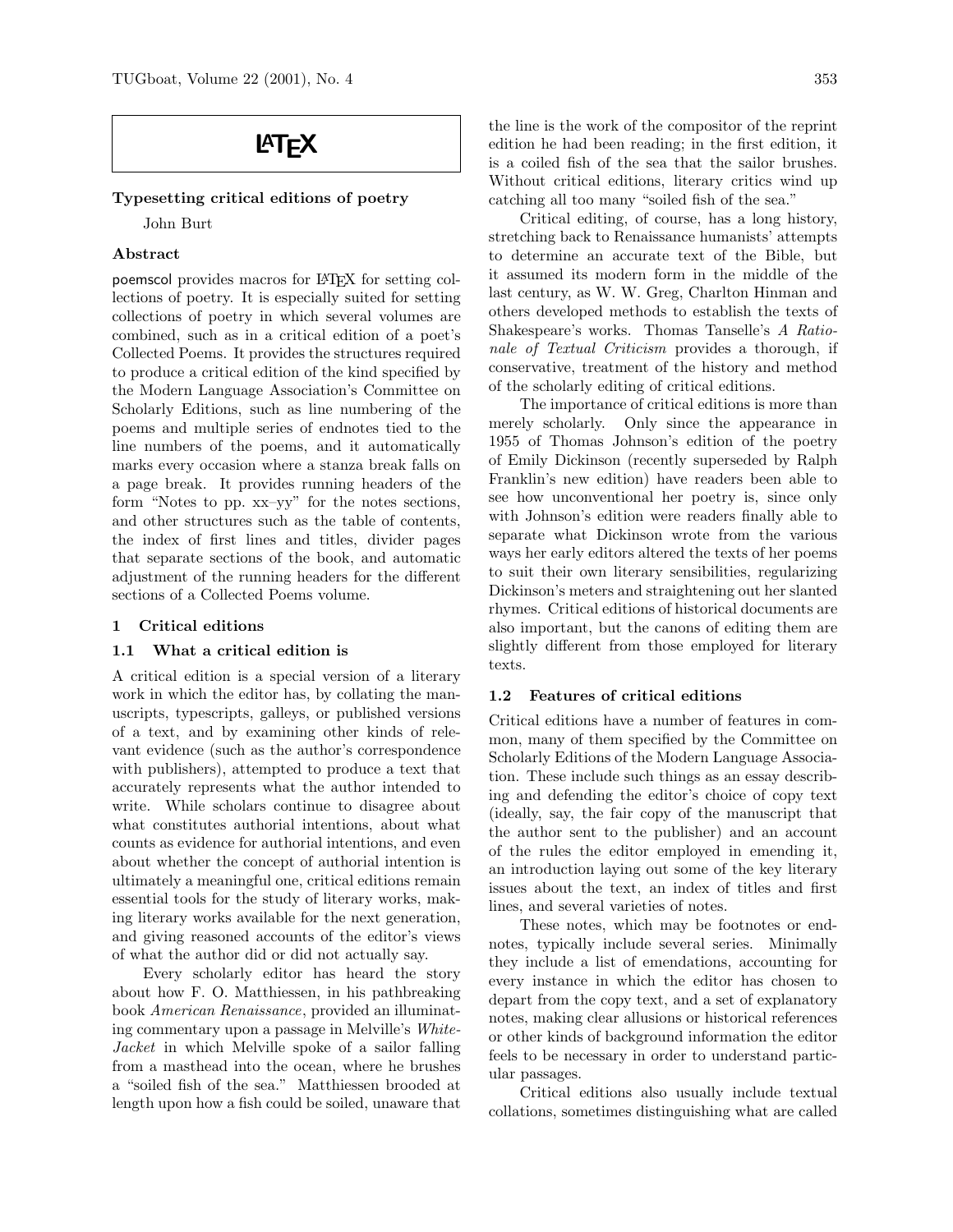"substantive" variants (which are, roughly speaking, variants in the actual words in the text) and what are called "accidental" variants (which are, roughly speaking, variants in the punctuation of the text). The rule of thumb about substantive and accidental variants is that if a substantive variant appears in a late published version for which the author read proof, it is highly likely to be a considered revision of the text by the author, but an accidental variant in a late version for which the author read proof is less likely to be authorial, since authors are less likely, when reading proof, to notice accidental variants than substantive ones.

In critical editions of prose works, it is the general practice to include an account of hyphenations at the ends of lines, distinguishing between instances in which the hyphen is simply an artifact of a lineending (whether in the copy text or in one's own edition) and instances in which the hyphen should be preserved when quoting the text.

#### 1.3 Other critical edition packages

Critical editions are time-consuming to prepare and expensive to publish, and T<sub>EX</sub> is ideally suited for automating some of the most tedious (and errorprone) tasks, for lowering the cost of producing a published edition, and for removing the publisher's typesetter, a possible source of new errors, from the production of the document. There are several packages available for critical edition typesetting on CTAN. Of these, the gold standard is undoubtedly EDMAC, a plain T<sub>E</sub>X format by John Lavagnino and Dominik Wujastyk. EDMAC is tremendously flexible and tremendously feature-rich; in addition, it has a long history of actual use among publishers of critical editions. Most of EDMAC's features have been ported to the LATEX world with ledmac, a LATEX style package by Peter Wilson. A somewhat different approach has been taken by Uwe Lück in the ednotes package, which combines existing LATEX macro packages such as lineno and manyfoot to meet the needs of critical editions.

#### 2 Special markup for poetry

#### 2.1 Verse lines and physical lines

poemscol differs from these other packages in being specifically designed for verse. At first glance, this means only that it does not use the sophisticated paragraph decomposition technique that EDMAC uses in order to attach line numbers to prose paragraphs. But it also means that poemscol pays attention to the key feature that distinguishes prose from verse, which is that a verse line is a unit of versification, not a unit of typesetting, and may run over several physical lines (if the poet writes long lines, as Whitman did), or may be broken over several physical lines (if the poet, say, shifts speakers or subjects in mid-line). The verse line also has a complicated relationship to the stanza or verse paragraph, with some poets breaking a single line across a stanza break, as Robert Penn Warren often does.

poemscol is designed for typesetting lyric and narrative poetry, but it has provisions for poems that interrupt their verse with prose interludes (poemscol will not line-number the prose passages, however, although it will remember what the line number was when the verse picks up again). With a certain amount of fiddling, poemscol could be modified to typeset dramatic verse, although it doesn't provide markup for the special structures for drama (stage directions, speech tags, act and scene environments, and so on) right now. There are, however, LATEX style files and class files with all of the structures for typesetting drama available on CTAN, and there is no reason to assume that poemscol could not work in conjunction with them.

### 2.2 Marking Logical Units of Poems

With poemscol you mark poem titles, lines, stanzas, textual notes, emendations, explanatory notes, and entire poems up as logical units, and LAT<sub>EX</sub> does your formatting, and your counting, for you. Once you have marked out the logical units of the poem, poemscol will take care of the line numbering, and will automatically mark every textual note, emendation, or explanatory note with the line number.

One advantage of this kind of markup is that even if the appearance of the poem on the page may be ambiguous, the editor's intentions about the logical structure of the poem will be preserved in the LATEX source. poemscol is designed so that even readers who know no LATEX can understand the editor's intentions by examining the markup. By manipulating penalties and designing commands even for relatively unusual circumstances, poemscol attempts to make it possible for your source files to contain markup that is almost entirely contentbased, marking the nature of the poetic objects to be set, with only a little markup of an explicitly typographical character. Although LAT<sub>EX</sub> is a typesetting language, not a content markup language, LATEX comes very close to enabling one to realize the ideal of completely separating content markup from formatting, and I have tried to design poemscol with that ideal in mind.

Should you wish later to produce an electronic edition of your work, either using XML or the SGML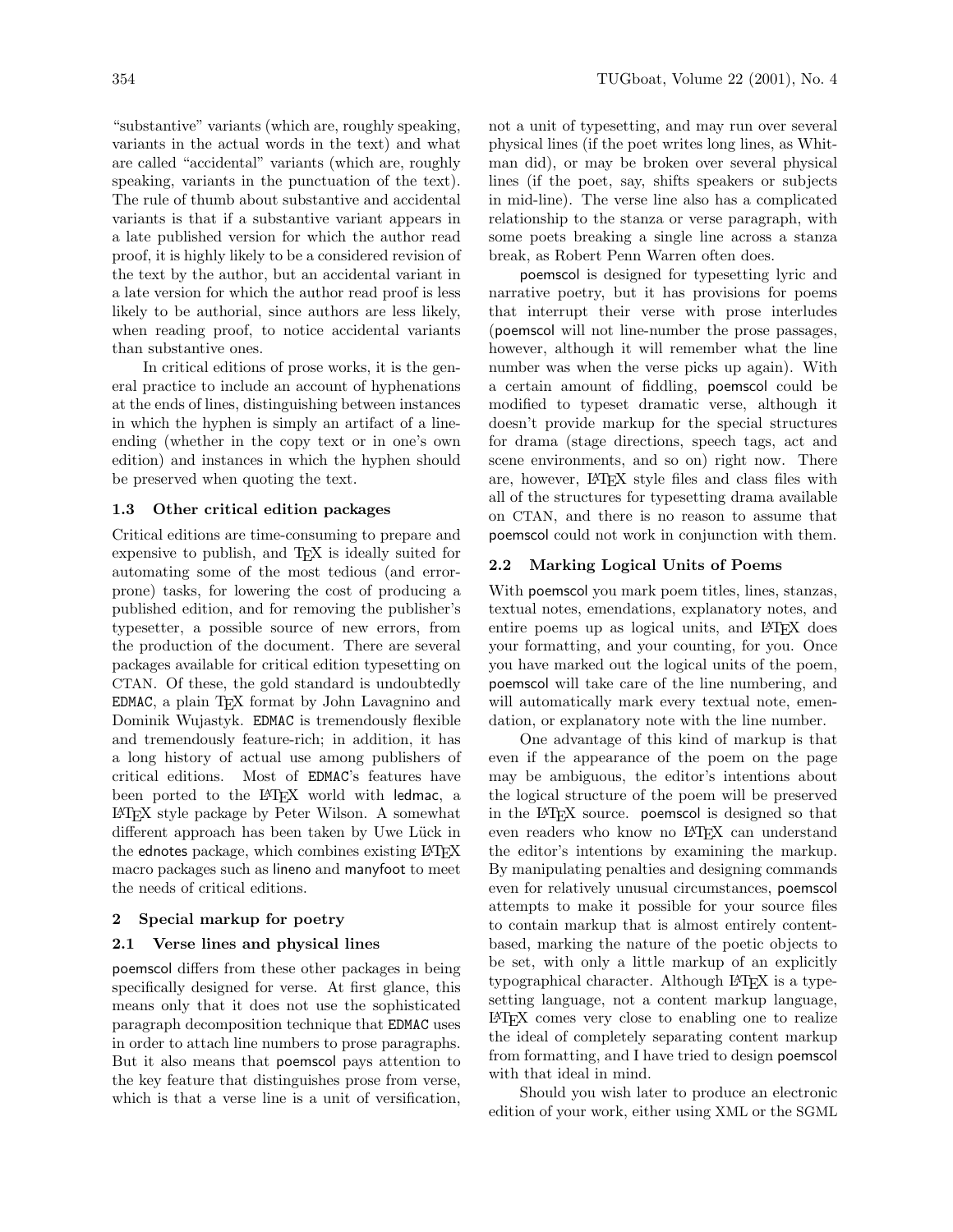markup approved by the Text Encoding Initiative, transforming your texts from LATEX to XML would largely (although not entirely) be a matter of performing a series of global search-and-replaces, and could conceivably be done with a perl script.

#### 2.3 Stanza breaks at page turns

In poetry which does not have a regular stanzaic form, it is useful to be able to mark occasions where there is a stanza break at the bottom of a page which the reader might not notice. When poets submit their typescripts to publishers, they often painstakingly mark every occasion in which a stanza break falls on a page turn, since the typesetter might omit the stanza break otherwise. But the publishers themselves mostly do not mark stanza breaks at page turns, leaving it ambiguous for the reader whether there is a stanza break at that point or not. All publishers of poetry should mark stanza breaks at page turns, but few do. Marking such stanza breaks by hand is not only tedious and easy to get wrong, but also a process you will have to start over again if anything about your volume changes, if you add a poem, say, or even decide to break a title across two lines. poemscol automatically marks cases where the page break coincides with a stanza break by placing a symbol in the running footer. To do this, poemscol changes the value of \mark when one is inside a poem environment, but not inside a stanza environment. You can decide to mark cases where there is a stanza break at a page turn, or cases where there is not a stanza break at a page turn, or both, and you can choose what mark to put in the running footer for both cases.

#### 2.4 Titles of poems and poetic sequences

The command names may seem ugly and long. And there are separate commands for many tasks that seem closely related, such as a command to mark the title of a section of a poetic sequence, and a separate command to mark a subsection. But the names do describe pretty much what each macro does, and they do specify exactly what the object they mark is supposed to be.

There are also many commands for special purposes whose necessity may not seem clear until the editor finds him or herself in the jam the command was designed for. If, for instance, a long poem has several sections whose titles are only roman numerals, the ordinary \poemsectiontitle{} command may be inadequate, since there may be other poems in sections that do the same thing, and \poemsectiontitle{} will confuse the crossreferences poemscol uses to set the page numbers that refer to the section in the textual notes. The \poemsectiontitlenocontents{}{} macro solves this problem by having two arguments, the first for the section title, and the second for the poem title, so that every section simply titled "III" will have a unique cross reference.

\poemtitle{} (and a host of related commands such as \sequencetitle{} and \sequencesectiontitle{}) sets the title of the poem. poemscol gives default values for such things as the font size, the separation between the top of the title and the bottom of the previous poem, the separation between the bottom of the title and the first line, and so on. It also sets penalties in order to encourage page breaks just before a title, and to discourage page breaks between a title and a poem. Finally, it sends information about the poem to the external files that manage the table of contents and the various notes sections about the poem.

Tables of contents of collections of poetry are unlike tables of contents of scholarly books, and for that reason I have written macros for making such a table of contents to use in place of the macros from LATEX. These macros are rather primitive, and lack many of the better features of tables of contents in LATEX, but they do give a consistent look, and some thought has been given to distinguishing volumes, poems, poetic sequences, and sections of poetic sequences in the table of contents.

Every \poemtitle{} will also open a new paragraph entry in the "Textual Notes" section (if compiling textual notes is enabled) headed with the page number and title of the poem, since presumably one will want to give information about the publication history of every poem. The \poemtitle{} command and its fellows, however, only open new paragraph entries in the "Explanatory Notes" and "Emendations" sections (if compiling these is enabled) if there actually are explanatory notes and emendations for that poem in the text that follows.

There are special commands for titles with multiple lines, for titles with italicized words or other formatting, and for poems without formal titles (which may be listed in the table of contents and in the notes sections by their first lines). There is even a special command for poems without formal titles whose first lines include italicized words. By default, the titles of poems with multiple line titles will be broken the same way in the table of contents that they were broken in the body of the text, but this can be changed by using the nocontents or baretitle forms of the title commands togther with \literalcontents{}. In the notes sections, the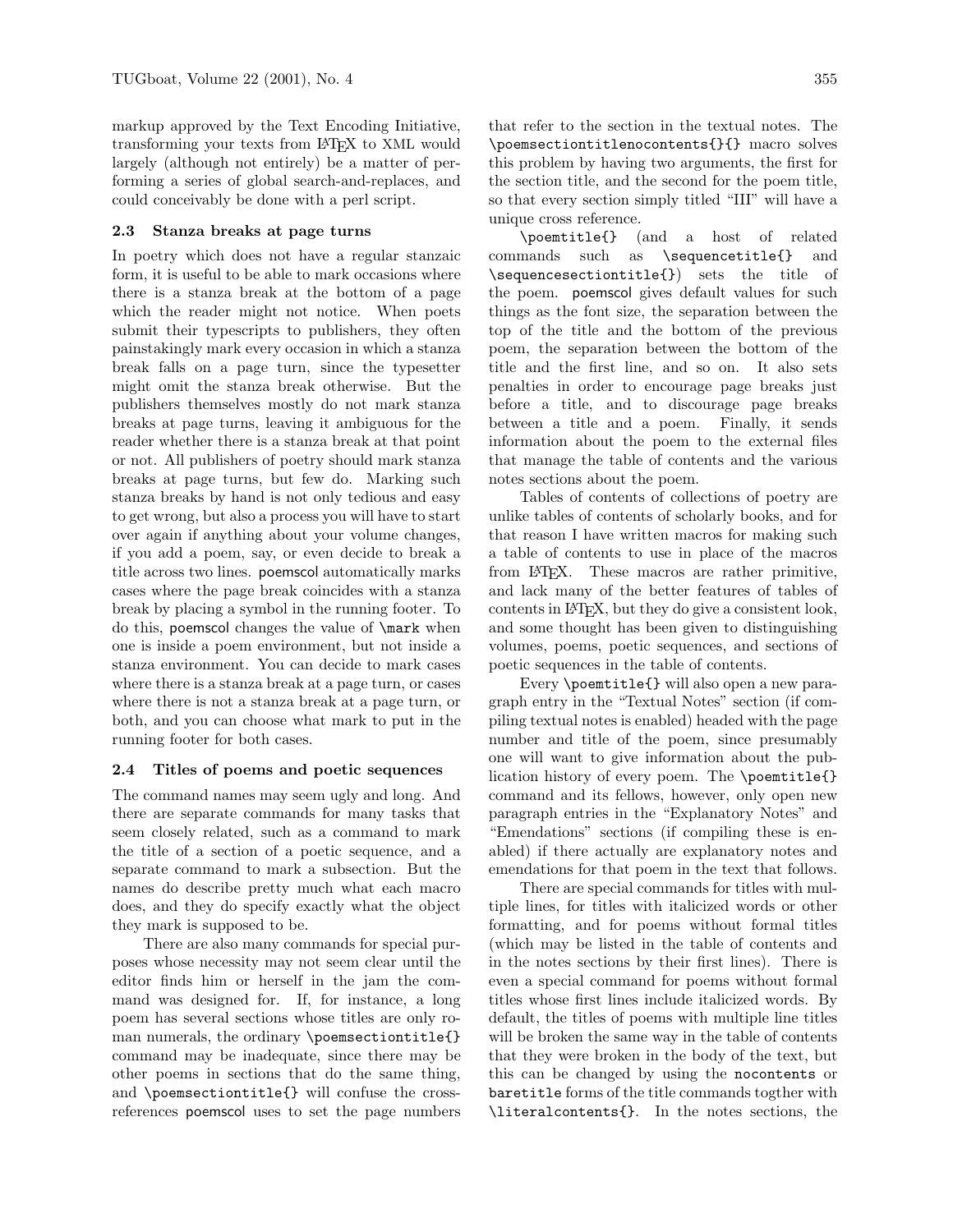titles of poems with multi-line titles will be run in by default, although you could change this using the nonotes or baretitle forms of the title commands together with \literaltextnote{} and its siblings.

Sequences of related poems, perhaps with an over-title, demand special handling in the text, in the notes sections, and in the table of contents. (A moment's thought will show that they are different in some ways from poems in sections. For one thing, a sequence manifests a different relationship between part and whole than a poem in sections does, and often provides stronger experiences of momentary closure between sections.) \sequencefirstsectiontitle{} gives a little more vertical space between the main title and the first section title than \sequencesectiontitle{} gives between adjacent sections later on in the sequence (since the over-title for the sequence is in larger type) and adjusts the page breaking penalties to reflect the fact that such titles should not occur near the bottom of a page, since there should be no page break between the sequence title and the title of the first section of the sequence (although page breaks are permissible, indeed even slightly favored, between later sections). There should also never be a page break between a section title and the first or second line of the section. The penalties poemscol sets should take care of these automatically, but you may still have cases which require you to specify a page break with \pagebreak or \newpage. There are a host of other commands, all with self-explanatory titles, that deal with some special situations that arise in setting the elements of poetic sequences. These macros don't of course exhaust the dizzying possibilities, but from them you can construct whatever other macros you may need. (For long poems in books or cantos, it would be wise to use \poemtitle for the canto names or numbers, setting the volume title in some other way, perhaps with \volumetitle described above.)

Finally, the elegantly named commands \poemsubtitle{},\epigraph{}, \dedication{}, and \attribution{} are for, well, subtitles, epigraphs, dedications and attributions.

#### 2.5 The poem environment

The body of every poem should be placed in a poem environment. Putting the body of the poem between \begin{poem} and \end{poem} resets the line counter to 1, and puts the poem in a \verse environment (to handle run over lines automatically). poemscol slightly modifies the \verse environment from the standard LATEX definition, increasing the indentation used for run over lines, in order to make the difference between the indented run over portion of a long line, on one hand, and an explicitly indented second line, more obvious in the output.

#### 2.6 No hyphenation in verse

poemscol turns off automatic hyphenation in poetry environments. The idea here is that every hyphen in the printed poem is authorial, obviating the need for you to compile a hyphenated-lines list to distinguish between authorial hyphens and hyphens added for lineation purposes. Since poetry is normally not set with a flush right margin, giving up hyphenation is no hardship. (You may wish to change this for your own edition, but if you do so you must keep track of added hyphens yourself. This list will be easy to compile, however, because only authorial hyphens will appear in your source code. Automatically added hyphens will appear only in the output. You might even modify the output routine so that automatically added hyphens have a different look.)

poemscol turns automatic hyphenation back on in prose contexts, so if you wish to keep a hyphenation list for such things as authorial prefaces and so on, you must do so yourself manually. (Alternatively, you can turn automatic hyphenation off in those contexts as well, by setting the \language to 255. If you do turn automatic hyphenation off, it would be wise to restrict the change to some particular environment, rather than changing the \language globally.)

#### 2.7 The stanza environment

Every stanza should be placed in its own stanza environment. Every poem should have at least one stanza. Marking the beginning and end of every stanza (with \begin{stanza} and \end{stanza}) provides poemscol with a way of detecting cases in which a page boundary falls on a stanza break, since in those cases a page turn happens when one is inside a poem environment but not inside a stanza environment. Further, marking the beginning and end of every stanza makes the logical structure of the poem (and the editor's intentions about it) clear to readers of your source code. poemscol adds a little bit more white space between stanzas than the standard LATEX verse environment does. (I found that the standard stanza breaks did not leap out on the page as stanza breaks.) \verseline should mark the end of every line, except the last line of every stanza (which should be marked with \end{stanza}).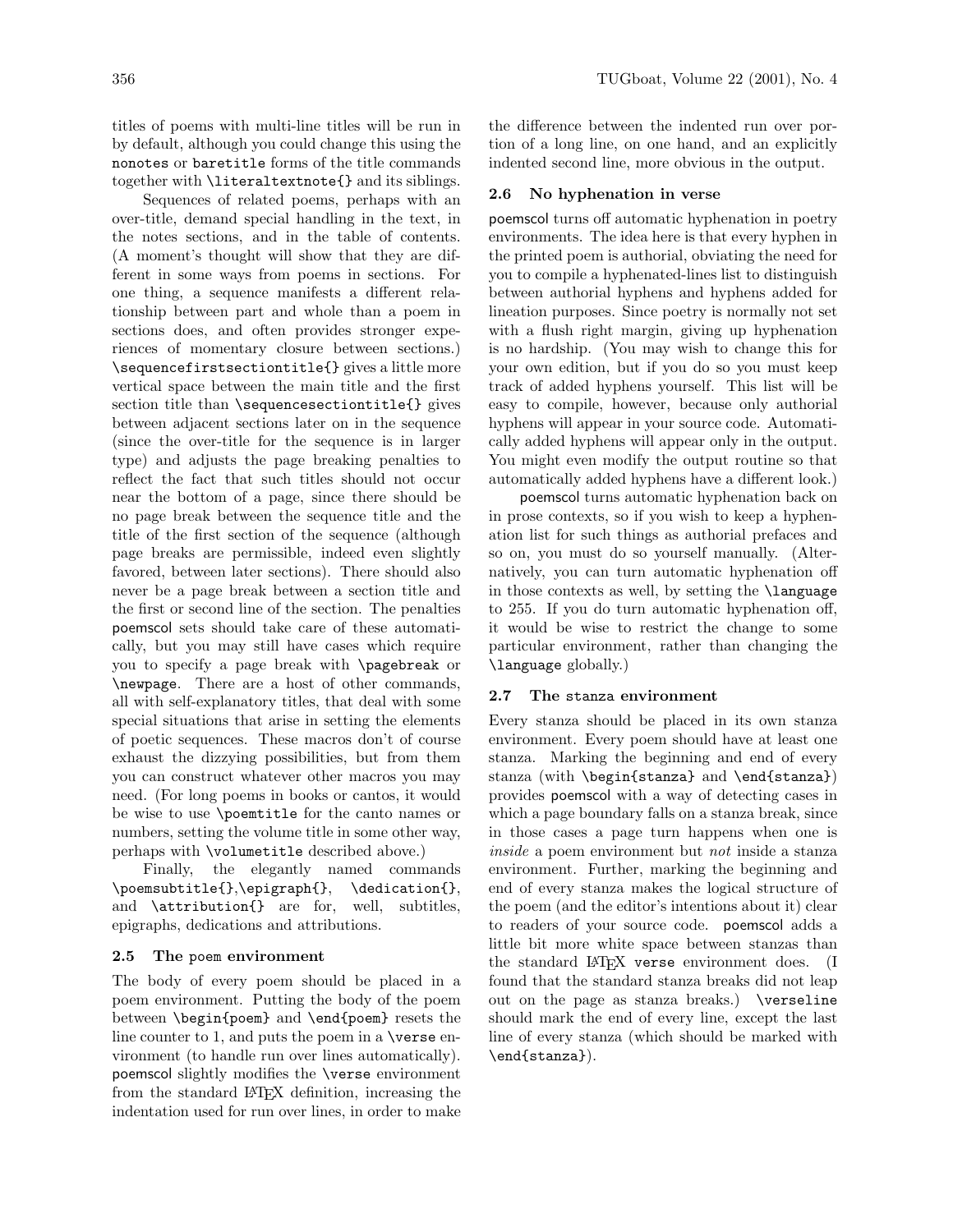#### 2.8 Broken lines of various kinds

poemscol automatically runs over long lines, indenting the run over portion on the next physical line. If you are unhappy with where poemscol has run over a particular line, you can "bend" that line by issuing \linebend at the point where you wish it to run over. The run over portion of the line will be indented just as if poemscol had "bent" the line at your selected point. This command only works if you have chosen to bend the line at some point earlier than poemscol would have chosen on its own. If you really do want to extend a line further into the right margin, you can probably do so by using a combination of \nobreak and \hbox{}, or by turning all of the spaces in that line into unbreakable spaces, marked with  $\tilde{ }$  in your source. But LATEX will complain if you do this, and rightly so, since the result is likely to be ugly. You may also wish to use \linebend to reproduce how your author broke up long lines on the page (if you know that your author cared about such things and did not leave them up to the typesetter).

\linebend should only be used for managing run over lines, not for cases in which a line is to be broken into separate half-lines. For cases in which a line is to be broken into half-lines, use the \brokenline macro. The two macros do similar (but not identical) things. But a "linebend" is a feature of typesetting, and a "broken line" is a feature of versification, and it seems best to distinguish them logically. (\linebend, like \brokenline, issues a carriage return without incrementing the line number, but \linebend adds indentation to the next line.)

\brokenline is normally used with \versephantom{}, which adds white space exactly as long as its argument would have been had it been set in type. \versephantom{} thus provides an easy way of setting the beginning of the second half-line flush with the end of the first, whatever the font size or special formatting of the first line.

The sestet of Yeats's sonnet "Leda and the Swan," has such a broken line:

A shudder in the loins engenders there The broken wall, the burning roof and tower And Agamemnon dead.

Being so caught up, So mastered by the brute blood of the air, Did she put on his knowledge with his power Before the indifferent beak could let her drop?

To set the broken line properly, issue:

And Agamemnon dead.\brokenline \versephantom{And Agamemnon dead.} Being so caught up,\verseline

Some poets occasionally introduce a stanza break in the middle of a broken line, considering the line to be a single metrical unit despite the fact that it straddles a stanza break. To record these cases, mark the end of the first halfline with \end{stanza} as usual. But instead of opening the next stanza with \begin{stanza} issue \stanzalinestraddle instead. This will make sure that the line counter counts the straddling line as only one line, despite the stanza break. \stanzalinestraddle is usually used with \versephantom{}.

#### 3 Collations, emendations, and explanatory notes

#### 3.1 Initialization of endnote sections

poemscol makes textual notes of various kinds. It can set textual collations as footnotes, but it is designed to set collations, emendations, and explanatory notes in separate endnote sections as block paragraphs headed with the page number and title of the poem they concern. poemscol will automatically generate a running header of the form "Emendations to pp. xx–yy" for the notes sections. (To do this, poemscol uses the \mark mechanism. Every time poemscol writes a note to one of the external files for notes, it also writes out a string which, when read back in, is a little program which records the page number of the main text that was being set when the note was written out to the external file, compares it to the page number that was written out for the first note on that page in the notes section, and adjusts the \mark for the running header accordingly.) To collect these textual notes, issue \maketextnotes, \makexplanatorynotes, and \makeemendations in your preamble. The notes sections, and the table of contents section, write external files with characteristic extensions. (The code for doing this is borrowed from John Lavagnino's endnotes package.) To set these sections in the proper place, you will either need to \input them in your driver file, or use the \finish macro.

#### 3.2 Recording notes

To record information about the copy text, editions and publication history of individual poems, or any information not tied to specific lines in the poem, you should place that information in the argument to the \sources{} macro. Typically, you should issue this macro after you have issued \poemtitle{} and before you issue \begin{poem}. If you wish to send information to the textual notes file (such as to force a page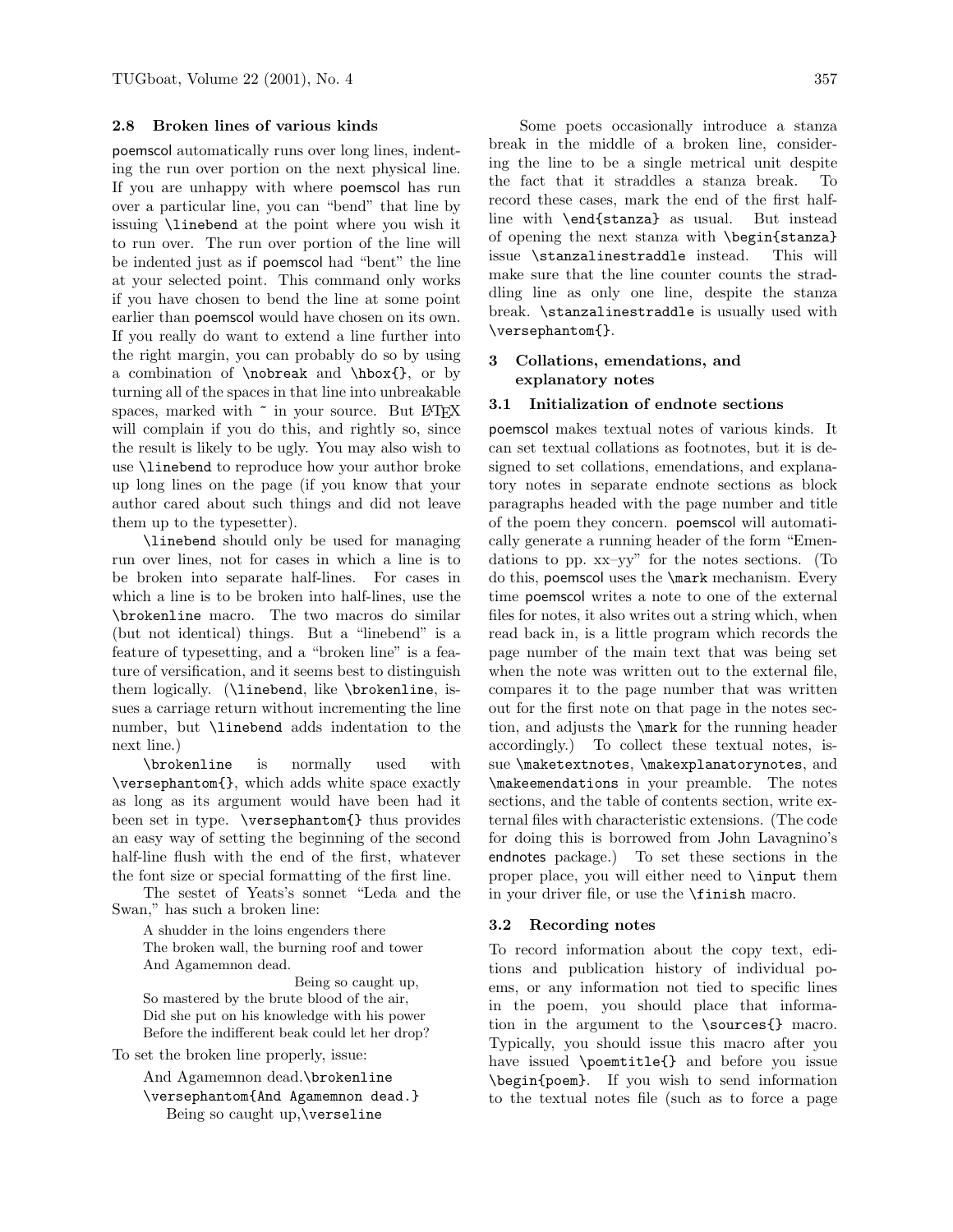break), you can do so by using \sources{}. You can send typesetting information to other sections by using \literalemend{}, \literalexplain{}, or \literalcontents{}. There is also a \literaltextnote{} command, which is equivalent to \sources{}.

\textnote{} is used to capture variants and tie them to the correct line number. Issue \textnote{} immediately after the \verseline command which marks the ending of the line you wish to comment upon. Put the text of your note (which may be simply the recording of a variant in the standard notation) into the argument of the macro. You should put both the lemma and the variants or comment in the argument to the \textnote{} macro.

To put the ∼ glyph in your note (used for recording places where the variant and the copy text have the same word, as for instance when recording a variation of punctuation) use \sameword. To put the  $\land$  glyph into your text (used for recording places where a punctuation mark is missing in a variant), use \missingpunct.

\emendation{} and \explanatory{} are used exactly as \textnote{} is. Issue the emendation or the explanatory note as the argument to the command. Place the command immediately after the \verseline that concludes the line upon which it is a comment.

#### 3.3 Accidentals and typescript variants

\accidental{} behaves exactly like \textnote{}. If you wish to distinguish between accidentals and substantives, this provides a way of doing so. If you wish to include these accidentals in your textual collations, issue \global\includeaccidentalstrue in your preamble.

poemscol does not provide for a separate backmatter section for accidentals, but it would be trivial to construct one, creating a \makeaccidentals command on the analogy with \maketextnotes and redefining the \accidental{} macro to divert its output into a new, separate external file.

If you wish to exclude accidentals from your printed output, but to mark them in your source files, so that your published collation consists only of substantives, issue \global\includeaccidentalsfalse in your preamble. Many publishers are reluctant to publish accidentals, believing that they are, well, less substantive than substantives. Using the \accidental{} command allows you to exclude accidentals from the published version should your publisher insist, while preserving the information about them should the publisher's mind change.

In the very worst case, if you have marked all the accidentals in this way you can still produce a list of accidentals for later use, and other scholars can search for accidentals in your source files simply by searching for the string \accidental.

If you wish to distinguish between published variants and typescript, manuscript, or galley variants, \tsvariant{} provides a way of doing so. If you wish to include these variants in your textual collations, issue \global\includetypescriptstrue in your preamble, in which case \tsvariant{} will behave exactly like \textnote{}. To exclude typescript variants, issue \global\includetypescriptsfalse in your preamble. (Some publishers may turn up their noses at typescript variants in just the way they turn up their noses at accidentals.)

If you wish to include typescript entries in a single note including those entries in a list with variants from other published versions (as for instance when a comma appears in a typescript but only in the second edition of the published poem), simply issue \textnote{} as usual, marking the relevant variant in the list of variants with the \tsentry{} macro. If \global\includetypescriptstrue appears in your preamble, the entry will be included in that textual note. If typescript variants are excluded, the typescript entry will also be excluded. You can mark individual variants with \tsentry{} in the arguments to the \explanatory{} and \emendation{} commands as well.

Here is a typical use of the \tsentry{} command:

#### [\small]

```
Of moonlit desert. A stallion, white and
flashing, slips,\verseline
\textnote{Of moonlit] Of the moonlit
{\em NY\/}\tsentry{, SP85TS
(revised in black pen to SP85)}}
```
In the example, the version of the poem published The New Yorker includes a variant, and the variant is shared with the typescript for the 1985 Selected Poems, but crossed out on the typescript, and not included in the published version of SP85. If \includetypescripts is set to false, then the note in the output will show the variant from The New Yorker but not the variant from SP85TS. Notice that since the \tsentry{} comes in the middle of the list, it begins with a comma, and there is no white space between that \tsentry{} and the previous entry.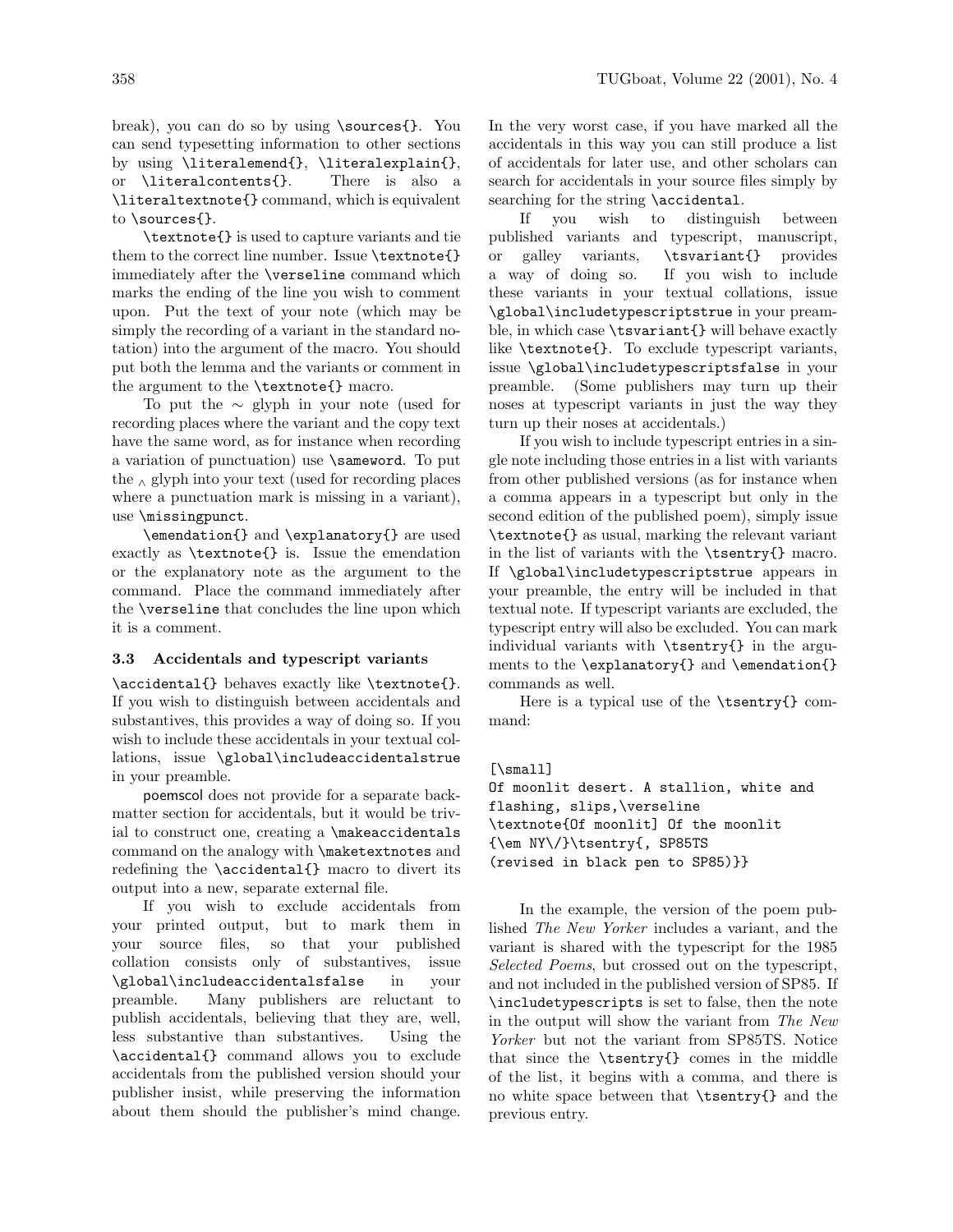#### 4 Other structures

Editions of collected poetry might also require special structures to reflect the fact that they are made up of the contents of several volumes of poetry. In particular, such editions require special structures for setting up specially formatted divider pages between volumes. They also require tables of contents and other front matter. poemscol provides these structures.

#### 4.1 The main title page and divider pages

The **\volumetitlepage** environment is an environment for divider pages in collections made up of several volumes. Volume title pages will always appear on recto pages, and the following verso page will be empty. poemscol will also automatically create a blank verso page preceding the volume title page if necessary. \volumeepigraph{}, \volumeattribution{}, and \volumededication{} mark out epigraphs, attributions of epigraphs, and dedications on divider pages or on the main title page. The \maintitlepage environment is for the title page of the whole book. The main title page will also automatically always be on a recto page, with an empty verso. These divider pages, and their blank versos, have special page styles, with no page numbers and no running headers.

#### 4.2 Table of contents

poemscol will also create a table of contents. To make a table of contents, issue \makepoemcontents. Generating the information for the table of contents will take three passes; one to generate the crossreference information for the titles, one after running MakeIndex to include the index of titles and first lines in the table of contents, and one to set the contents. You will need to \input the contents file (with extension .ctn) in the proper place, commenting the line out in your driver file until the final run.

#### 4.3 Index of titles and first lines

The Index of titles and first lines is generated by MakeIndex in the usual way, but poemscol provides formatting information for that index, and automatically provides for adding an entry about the index to the Table of Contents.

#### 5 Example

Figure 1 shows how a poem with a complex publication history might be marked up with poemscol, using the poemscol source for a poem Robert Penn Warren wrote in his first volume, Thirty-Six Poems (1935). The poem is the first poem of his sequence "Kentucky Mountain Farm." It was included in my edition of The Collected Poems of Robert Penn Warren, which was set using poemscol. For purposes of example, I include the over-title, all necessary package inclusions and other boilerplate (see the poemscol package documentation for more details). Figures 2–5 show the corresponding output.

#### 6 Conclusion

Critical editions with all the trimmings, such as the volumes of Herman Melville produced by the Northwestern University / Newberry Library group, or the Thomas More project at Yale, are ambitious undertakings which require large resources and large measures of patience, and publication of such editions is itself highly expensive. But the production of critical editions plays a crucial role not only in giving shape to the oeuvre of established authors, but also in broadening the literary canon to include authors hitherto neglected. The development of inexpensive software, such as the several packages for critical editions found in the TEX world, can, it is hoped, make critical editions less of a niche product.

#### References

Burt, John, editor. The Collected Poems of Robert Penn Warren. Louisiana State University Press, Baton Rouge, 1998.

Franklin, Ralph W., editor. The Poems of Emily Dickinson. Harvard University Press, Cambridge, MA, 1998.

Greg, Walter Wilson. "The Rationale of Copy-Text". Studies in Bibliography 3, 19–37, 1950-1.

Greg, Walter Wilson. The Editorial Problem in Shakespeare; a Survey of the Foundations of the text. Oxford University Press, Oxford, 1951.

Hinman, Charlton. The Printing and Proof-reading of the First Folio of Shakespeare. Oxford University Press, Oxford, 1963.

Johnson, Thomas H., editor. The Complete Poems of Emily Dickinson. Little, Brown, Boston, 1955.

Matthiessen, F. O. American Renaissance; Art and Expression in the Age of Emerson and Whitman. Oxford University Press, New York, 1941.

Tanselle, G. Thomas. A Rationale of Textual Criticism. University of Pennsylvania Press, Philadelphia, 1989.

> John Burt Department of English MS023 Brandeis University Waltham, MA 02454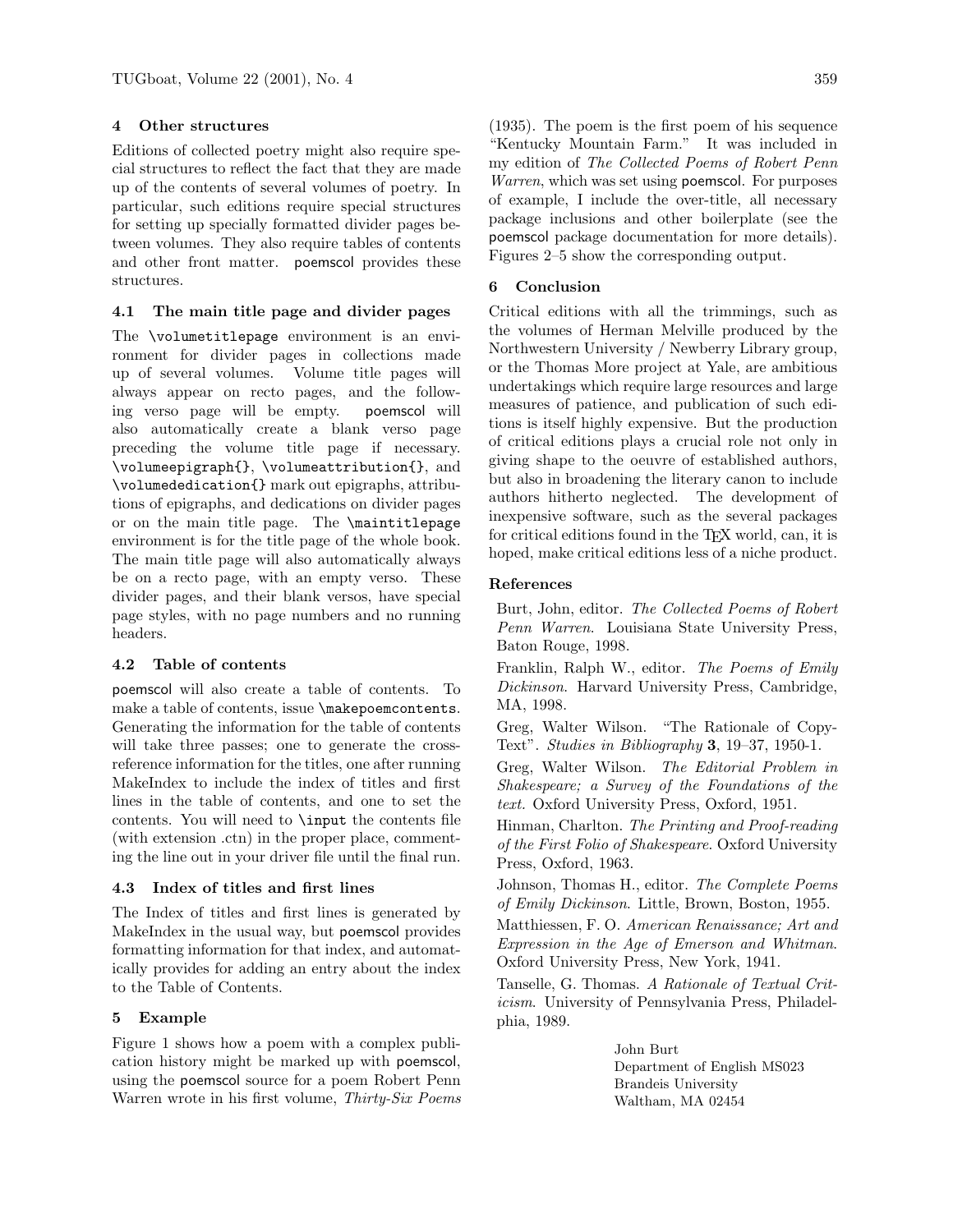\documentclass[10pt,twoside]{article} \usepackage{fancyhdr,makeidx,multicol} \usepackage{keyval,ifthen,newmarn} \usepackage{geometry,poemscol} \begin{document} \pagestyle{empty} \setcounter{page}{35} % for our example \leftheader{The Collected Poems of Robert Penn Warren} \makeexplanatorynotes \makeemendations \maketextnotes \makepoemcontents \makelinenumbers \global\indexingontrue \global\includeaccidentalstrue \global\includetypescriptstrue \sequencetitle{Kentucky Mountain Farm} \index{Kentucky Mountain Farm@ {\em Kentucky Mountain Farm\/}} \sources{Text: TSP. Variants: SP43, SP66 (Deletes ''The Cardinal,'' ''The Jay,'' and ''Watershed''), SP75 (Same sections as SP66), SP85 (Restores ''Watershed''), {\em Helsinki\/} [...] } \sequencefirstsectiontitle{I. Rebuke of the Rocks}\index{Rebuke of the Rocks @{\em Rebuke of the Rocks\/}} \sources{Text: TSP. Variants: {\em Nation\/}, 11 Jan.\ 1928, p.~47, {\em Literary Digest,\/} 28 Jan.\ 1928, p.~32, {\em Vanderbilt Masquerader,\/} 10 (Dec.\ 1933), p.~16, SP43, SP66, SP75, SP85, {\em Helsinki\/}, [...] } \begin{poem} \begin{stanza} Now on you is the hungry equinox,\verseline \index{Now on you is the hungry equinox} O little stubborn people of the hill,\verseline \accidental{hill,] \sameword--- $\{\text{em Nation}, \frac{\}$ {\em Literary Digest\/} \sameword, {\em Vanderbilt\/} (I include [...] ironwood.\end{stanza} [...]\end{stanza} \end{poem} \finish % comment out on first run \end{document}

Figure 1: poemscol input example for Kentucky Mountain Farm.

Kentucky Mountain Farm I. Rebuke of the Rocks Now on you is the hungry equinox, O little stubborn people of the hill, The season of the obscene moon whose pull Disturbs the sod, the rabbit, the lank fox, Moving the waters, the boar's dull blood, And the acrid sap of the ironwood. But breed no tender thing among the rocks. Rocks are too old under the mad moon, Renouncing passion by the strength that locks 10 The eternal agony of fire in stone. Then quit yourselves as stone and cease To break the weary stubble-field for seed; Let not the naked cattle bear increase, Let barley wither and the bright milkweed. Instruct the heart, lean men, of a rocky place That even the little flesh and fevered bone May keep the sweet sterility of stone.

Figure 2: Output of Kentucky Mountain Farm.

## **CONTENTS**

Kentucky Mountain Farm I. Rebuke of the Rocks / 35 Emendations / 37 Textual Notes / 39 Explanatory Notes / 41 Index of Titles and First Lines / 43

#### Figure 3: Table of Contents.